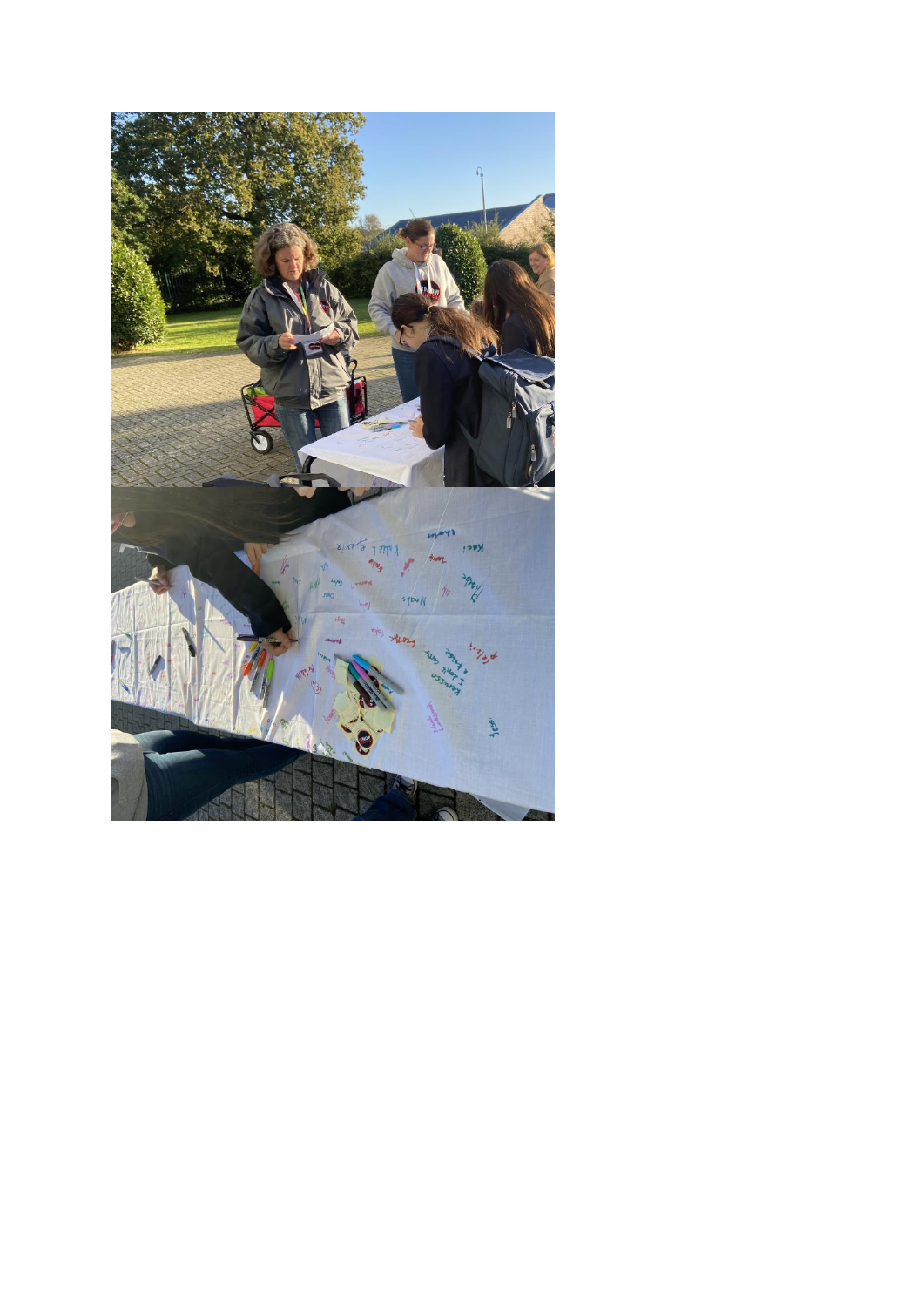

The Know Knives team came into school during Term 2. Pupils signed a table cloth to agree not to carry a knife. Year 7 & 8's received an assembly by the Know Knives team and were given 'goodies' during break time from the police force.

The know knives teams work for East Sussex County Council, Targeted Youth Support Service and funded by Hastings Opportunity Area (for the Hastings area) and Police Violence Reduction Unit (County Wide) to deliver an awareness project around knife crime and exploitation. Their main area of work is with young people in schools and the community to raise awareness around the risks and